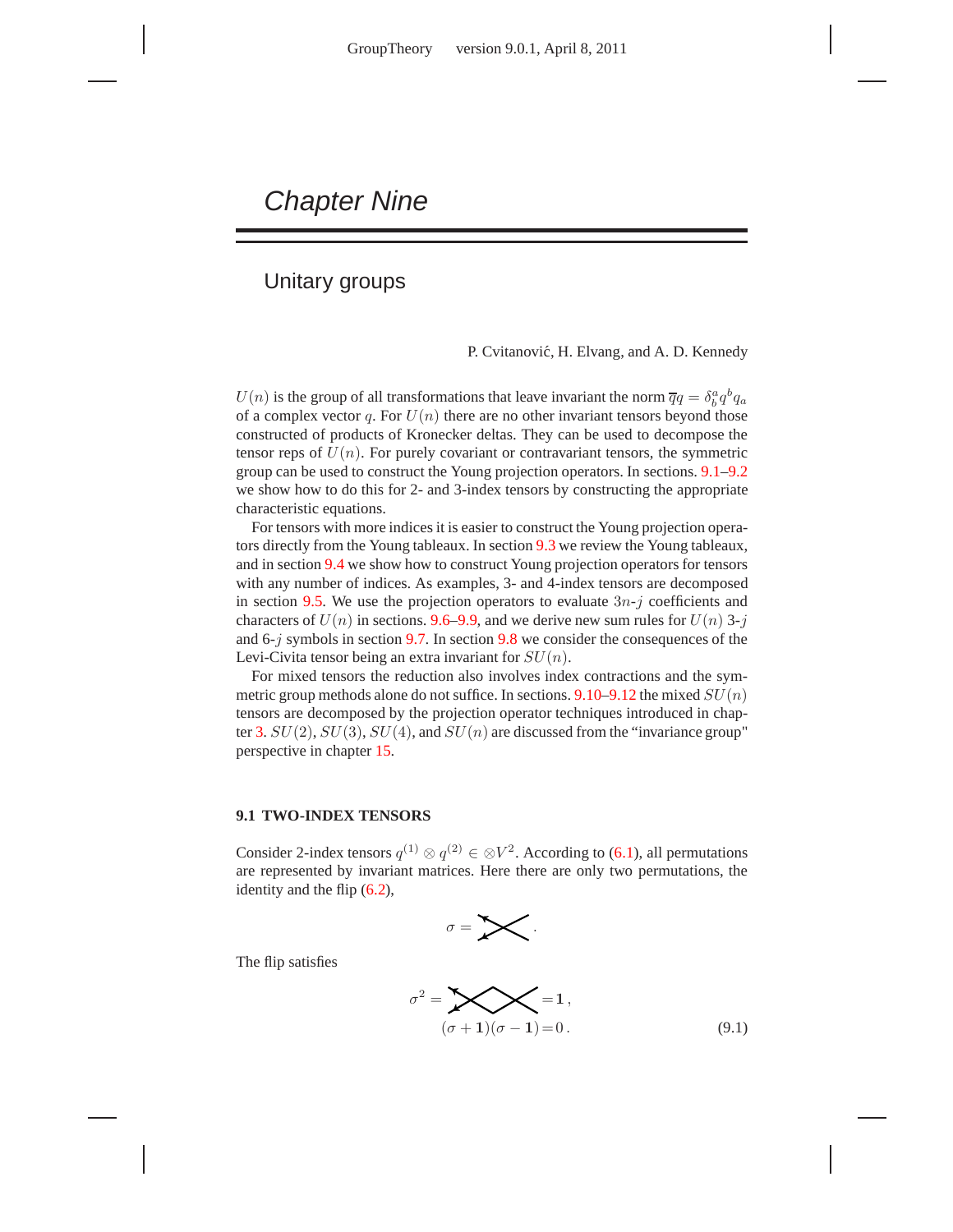The eigenvalues are  $\lambda_1 = 1, \lambda_2 = -1$ , and the corresponding projection operators (3.48) are

$$
\mathbf{P}_1 = \frac{\sigma - (-1)\mathbf{1}}{1 - (-1)} = \frac{1}{2}(1 + \sigma) = \frac{1}{2}\left\{\frac{\sigma}{\sigma} + \sum\right\},\qquad(9.2)
$$

$$
P_2 = \frac{\sigma - 1}{-1 - 1} = \frac{1}{2}(1 - \sigma) = \frac{1}{2} \left\{ \frac{-\sigma}{\sigma} - \sum_{i=1}^{n} \sigma_i \right\}.
$$
 (9.3)

We recognize the symmetrization, antisymmetrization operators  $(6.4)$ ,  $(6.15)$ ;  $P_1$  =  $S, P_2 = A$ , with subspace dimensions  $d_1 = n(n+1)/2$ ,  $d_2 = n(n-1)/2$ . In other words, under general linear transformations the symmetric and the antisymmetric parts of a tensor  $x_{ab}$  transform separately:

$$
x = Sx + Ax,
$$
  
\n
$$
x_{ab} = \frac{1}{2}(x_{ab} + x_{ba}) + \frac{1}{2}(x_{ab} - x_{ba})
$$
  
\n
$$
= \frac{1}{2} \left(1 + \frac{1}{2}(x_{ab} - x_{ba})\right)
$$
  
\nSo the true range follow by (7.20) from 6 d or

The Dynkin indices for the two reps follow by  $(7.29)$  from  $6j's$ :

$$
\sum_{\ell_1 = \frac{2\ell}{n} \cdot d_1 + \frac{2\ell}{N} \cdot \frac{N}{2}} \frac{1}{2} = \ell(n+2).
$$
\n(9.5)

Substituting the defining rep Dynkin index  $\ell^{-1} = C_A = 2n$ , computed in section 2.2, we obtain the two Dynkin indices

$$
\ell_1 = \frac{n+2}{2n}, \qquad \ell_2 = \frac{n-2}{2n} \,. \tag{9.6}
$$

#### **9.2 THREE-INDEX TENSORS**

Three-index tensors can be reduced to irreducible subspaces by adding the third index to each of the 2-index subspaces, the symmetric and the antisymmetric. The results of this section are summarized in figure 9.1 and table 9.1. We mix the third index into the symmetric 2-index subspace using the invariant matrix

$$
\mathbf{Q} = \mathbf{S}_{12}\sigma_{(23)}\mathbf{S}_{12} = \underbrace{\mathbf{I}_{\mathbf{I}_{12}}\mathbf{I}_{\mathbf{I}_{22}}\mathbf{I}_{\mathbf{I}_{12}}}_{\mathbf{I}_{12}}.
$$
\n(9.7)

Here projection operators  $S_{12}$  ensure the restriction to the 2-index symmetric subspace, and the transposition  $\sigma_{(23)}$  mixes in the third index. To find the characteristic equation for **Q**, we compute  $Q^2$ :

$$
Q^{2} = S_{12}\sigma_{(23)}S_{12}\sigma_{(23)}S_{12} = \frac{1}{2} \{S_{12} + S_{12}\sigma_{(23)}S_{12}\} = \frac{1}{2} S_{12} + \frac{1}{2} Q
$$

$$
= \frac{1}{2} \left\{ \frac{1}{2} + \frac{1}{2} Q \right\}.
$$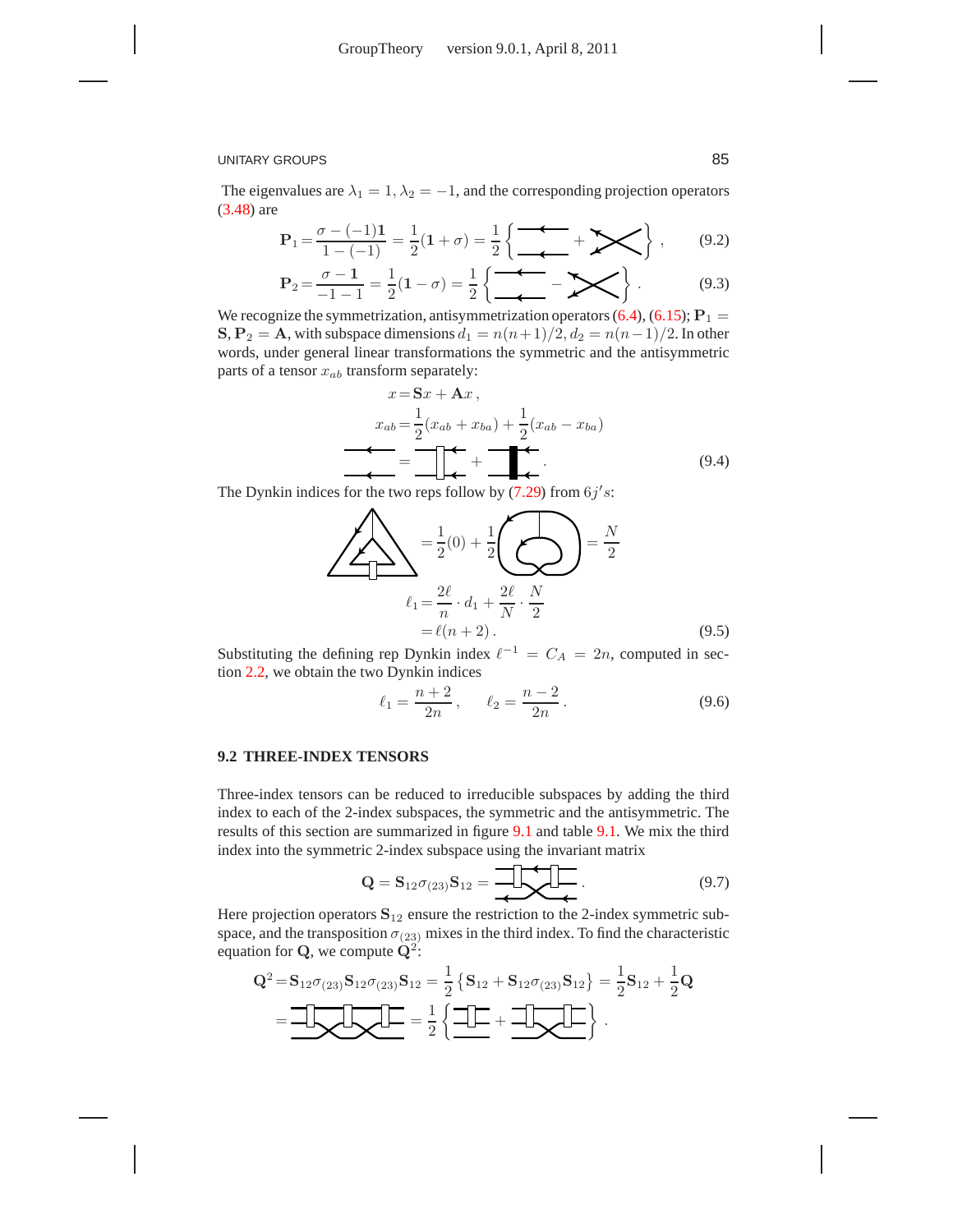Hence, Q satisfies

$$
(\mathbf{Q} - 1)(\mathbf{Q} + 1/2)\mathbf{S}_{12} = 0, \qquad (9.8)
$$

and the corresponding projection operators (3.48) are

$$
P_1 = \frac{Q + \frac{1}{2}I}{1 + \frac{1}{2}} S_{12} = \frac{1}{3} \left\{ \sigma_{(23)} + \sigma_{(123)} + I \right\} S_{12} = S
$$
  

$$
= \frac{1}{3} \left\{ \sum_{i=1}^{n} \left\{ \sum_{j=1}^{n} \left\{ \sum_{j=1}^{n} \left\{ \sum_{j=1}^{n} \left\{ \sum_{j=1}^{n} \left\{ \sum_{j=1}^{n} \left\{ \sum_{j=1}^{n} \left\{ \sum_{j=1}^{n} \left\{ \sum_{j=1}^{n} \left\{ \sum_{j=1}^{n} \left\{ \sum_{j=1}^{n} \left\{ \sum_{j=1}^{n} \left\{ \sum_{j=1}^{n} \left\{ \sum_{j=1}^{n} \left\{ \sum_{j=1}^{n} \left\{ \sum_{j=1}^{n} \left\{ \sum_{j=1}^{n} \left\{ \sum_{j=1}^{n} \left\{ \sum_{j=1}^{n} \left\{ \sum_{j=1}^{n} \left\{ \sum_{j=1}^{n} \left\{ \sum_{j=1}^{n} \left\{ \sum_{j=1}^{n} \left\{ \sum_{j=1}^{n} \left\{ \sum_{j=1}^{n} \left\{ \sum_{j=1}^{n} \left\{ \sum_{j=1}^{n} \left\{ \sum_{j=1}^{n} \left\{ \sum_{j=1}^{n} \left\{ \sum_{j=1}^{n} \left\{ \sum_{j=1}^{n} \left\{ \sum_{j=1}^{n} \left\{ \sum_{j=1}^{n} \left\{ \sum_{j=1}^{n} \left\{ \sum_{j=1}^{n} \left\{ \sum_{j=1}^{n} \left\{ \sum_{j=1}^{n} \left\{ \sum_{j=1}^{n} \left\{ \sum_{j=1}^{n} \left\{ \sum_{j=1}^{n} \left\{ \sum_{j=1}^{n} \left\{ \sum_{j=1}^{n} \left\{ \sum_{j=1}^{n} \left\{ \sum_{j=1}^{n} \left\{ \sum_{j=1}^{n} \left\{ \sum_{j=1}^{n} \left\{ \sum_{j=1}^{n} \left\{ \sum_{j=1
$$

Hence, the symmetric 2-index subspace combines with the third index into a symmetric 3-index subspace (6.13) and a mixed symmetry subspace with dimensions

$$
d_1 = \text{tr}\,\mathbf{P}_1 = n(n+1)(n+2)/3!\tag{9.11}
$$

$$
d_2 = \text{tr}\,\mathbf{P}_2 = \frac{4}{3} \left( \sum_{n=1}^{\infty} \mathbf{P}_2 - n(n^2 - 1)/3. \right) \tag{9.12}
$$

The antisymmetric 2-index subspace can be treated in the same way using the invariant matrix

$$
Q = A_{12}\sigma_{(23)}A_{12} = \underbrace{\qquad \qquad}_{}
$$
 (9.13)

The resulting projection operators for the antisymmetric and mixed symmetry 3 index tensors are given in figure 9.1. Symmetries of the subspace are indicated by the corresponding Young tableaux, table 9.2. For example, we have just constructed

$$
\frac{1}{2} \otimes 3 = 123 \oplus \frac{12}{3}
$$
\n
$$
\frac{1}{3} = \frac{1}{2} + \frac{4}{3} \frac{1}{2} = \frac{n(n+1)(n+2)}{2} + \frac{n(n^2 - 1)}{3}.
$$
\n(9.14)

The projection operators for tensors with up to 4 indices are shown in figure 9.1, and in figure 9.2 the corresponding stepwise reduction of the irreps is given in terms of Young standard tableaux (defined in section 9.3.1).

#### **9.3 YOUNG TABLEAUX**

We have seen in the examples of sections.  $9.1-9.2$  that the projection operators for 2-index and 3-index tensors can be constructed using characteristic equations. For tensors with more than three indices this method is cumbersome, and it is much simpler to construct the projection operators directly from the Young tableaux. In this section we review the Young tableaux and some aspects of symmetric group representations that will be important for our construction of the projection operators in section 9.4.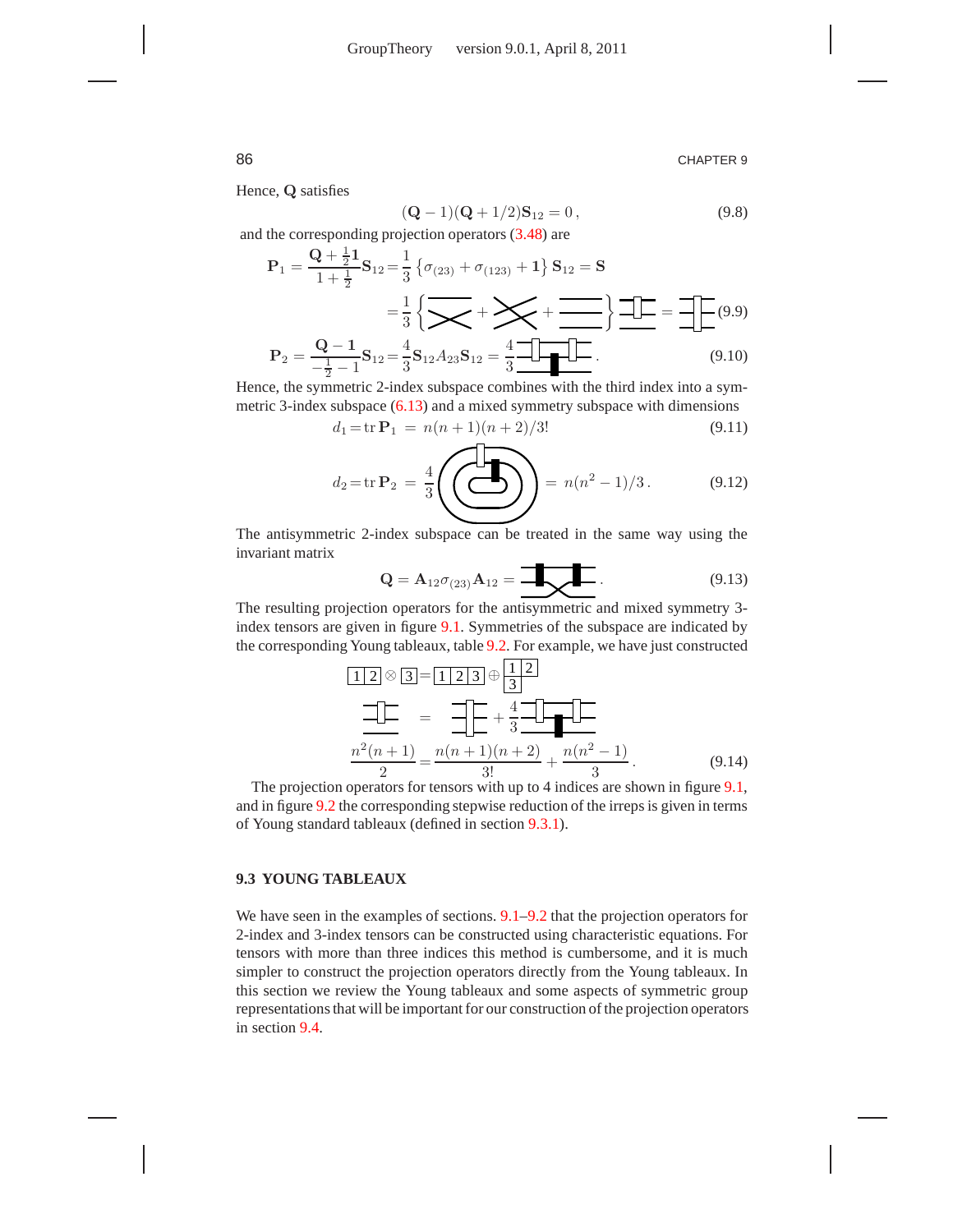

Figure 9.1 Projection operators for 2-, 3-, and 4-index tensors in  $U(n)$ ,  $SU(n)$ ,  $n \ge p =$ number of indices.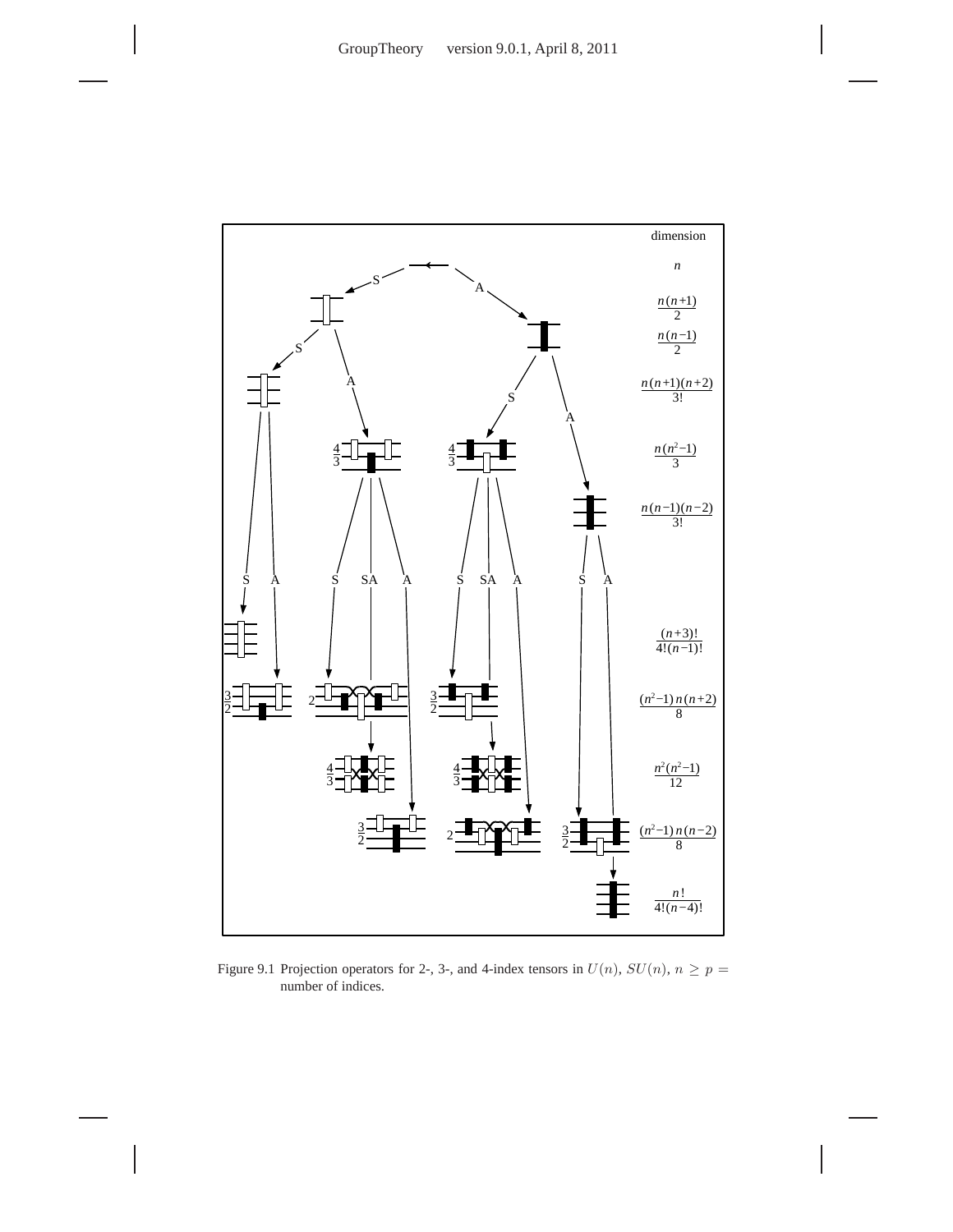

Figure 9.2 Young tableaux for the irreps of the symmetric group for 2-, 3-, and 4-index tensors. Rows correspond to symmetrizations, columns to antisymmetrizations. The reduction procedure is not unique, as it depends on the order in which the indices are combined; this order is indicated by labels  $1, 2, 3, \ldots, p$  in the boxes of Young tableaux.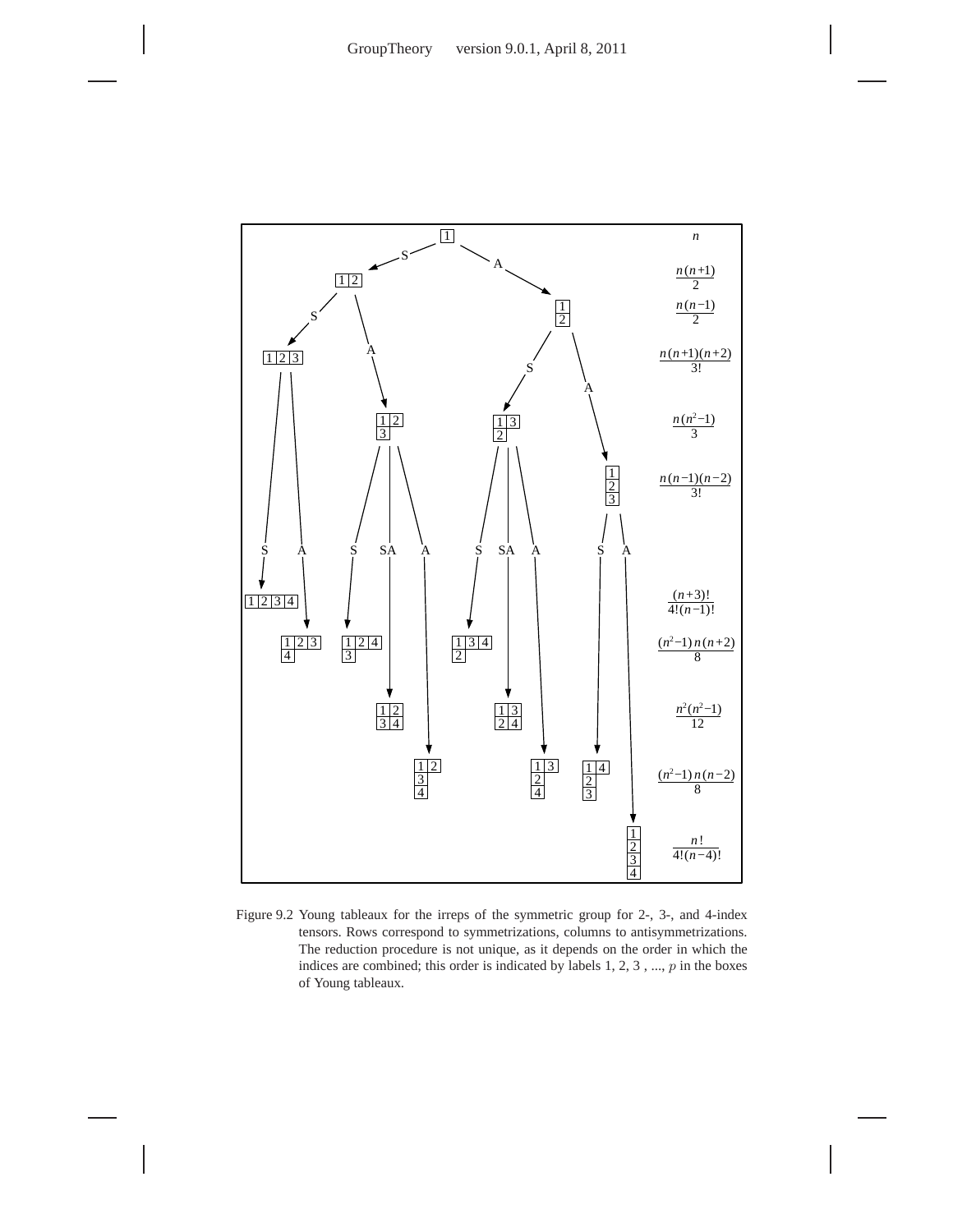#### **9.3.1 Definitions**

Partition k identical boxes into D subsets, and let  $\lambda_m$ ,  $m = 1, 2, \dots, D$ , be the number of boxes in the subsets ordered so that  $\lambda_1 \geq \lambda_2 \geq \ldots \geq \lambda_D \geq 1$ . Then the partition  $\lambda = [\lambda_1, \lambda_2, \dots, \lambda_D]$  fulfills  $\sum_{m=1}^{D} \lambda_m = k$ . The diagram obtained by drawing the D rows of boxes on top of each other, left aligned, starting with  $\lambda_1$ at the top, is called a *Young diagram* Y .

#### *Examples:*

The ordered partitions for  $k = 4$  are [4], [3, 1], [2, 2], [2, 1, 1] and [1, 1, 1, 1]. The corresponding Young diagrams are

![](_page_5_Figure_6.jpeg)

Inserting a number from the set  $\{1, \ldots, n\}$  into every box of a Young diagram  $Y_{\lambda}$  in such a way that numbers increase when reading a column from top to bottom, and numbers do not decrease when reading a row from left to right, yields a *Young tableau* Ya. The subscript a labels different tableaux derived from a given Young diagram, *i.e.*, different admissible ways of inserting the numbers into the boxes.

A *standard tableau* is a k-box Young tableau constructed by inserting the numbers  $1, \ldots, k$  according to the above rules, but using each number exactly once. For example, the 4-box Young diagram with partition  $\lambda = [2, 1, 1]$  yields three distinct standard tableaux:

$$
\frac{1}{3} \frac{2}{4}, \frac{1}{4} \frac{3}{4}, \frac{1}{3} \tag{9.15}
$$

An alternative labeling of a Young diagram are Dynkin labels, the list of numbers  $b_m$  of columns with m boxes:  $(b_1b_2...)$ . Having k boxes we must have  $\sum_{m=1}^{k} mb_m = k$ . For example, the partition [4, 2, 1] and the labels (21100 $\cdots$ ) give rise to the same Young diagram, and so do the partition [2, 2] and the labels  $(020 \cdots).$ 

We define the *transpose* diagram  $Y<sup>t</sup>$  as the Young diagram obtained from Y by interchanging rows and columns. For example, the transpose of  $[3, 1]$  is  $[2, 1, 1]$ ,

$$
\frac{1}{3} \frac{2}{4} 4^t = \frac{1}{2} \frac{3}{4},
$$

or, in terms of Dynkin labels, the transpose of  $(210...)$  is  $(1010...)$ .

The Young tableaux are useful for labeling irreps of various groups. We shall use the following facts (see for instance ref. [153]):

- 1. The k-box *Young diagrams* label all irreps of the symmetric group  $S_k$ .
- 2. The *standard tableaux* of k-box Young diagrams with no more than n rows label the irreps of  $GL(n)$ , in particular they label the irreps of  $U(n)$ .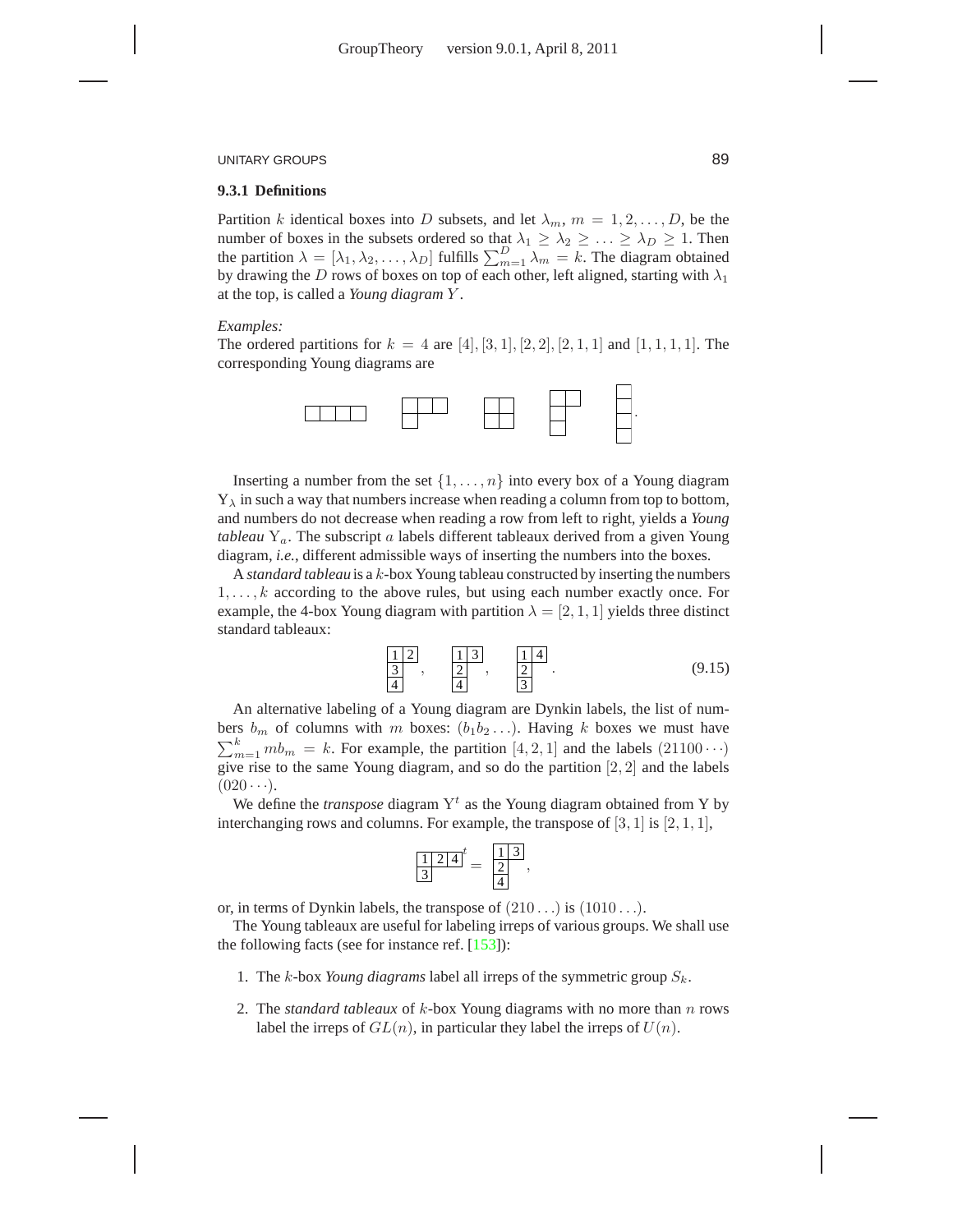3. The *standard tableaux* of k-box Young diagrams with no more than n − 1 rows label the irreps of  $SL(n)$ , in particular they label the irreps of  $SU(n)$ .

In this section, we consider the Young tableaux for reps of  $S_k$  and  $U(n)$ , while the case of  $SU(n)$  is postponed to section 9.8.

#### **9.3.2 Symmetric group** S<sup>k</sup>

The irreps of the symmetric group  $S_k$  are labeled by the k-box Young diagrams. For a given Young diagram, the basis vectors of the corresponding irrep can be labeled by the standard tableaux of Y; consequently the dimension  $\Delta_Y$  of the irrep is the number of standard tableaux that can be constructed from the Young diagram Y. The example (9.15) shows that the irrep  $\lambda = [2, 1, 1]$  of  $S_4$  is 3-dimensional.

As an alternative to counting standard tableaux, the dimension  $\Delta_Y$  of the irrep of  $S_k$  corresponding to the Young diagram Y can be computed easily as

$$
\Delta_Y = \frac{k!}{|Y|},\tag{9.16}
$$

where the number  $|Y|$  is computed using a "hook" rule: Enter into each box of the Young diagram the number of boxes below and to the right of the box, including the box itself. Then  $|Y|$  is the product of the numbers in all the boxes. For instance,

Y = −→ |Y| = 6 5 3 1 34 2 1 1 = 6! 3 . (9.17)

The hook rule (9.16) was first proven by Frame, de B. Robinson, and Thrall [123]. Various proofs can be found in the literature [296, 170, 133, 142, 21]; see also Sagan [303] and references therein.

We now discuss the regular representation of the symmetric group. The elements  $\sigma \in S_k$  of the symmetric group  $S_k$  form a basis of a k!-dimensional vector space V of elements

$$
s = \sum_{\sigma \in S_k} s_{\sigma} \sigma \in V, \qquad (9.18)
$$

where  $s_{\sigma}$  are the components of a vector s in the given basis. If  $s \in V$  has components  $(s_{\sigma})$  and  $\tau \in S_k$ , then  $\tau s$  is an element in V with components  $(\tau s)_{\sigma} = s_{\tau^{-1}\sigma}$ . This action of the group elements on the vector space  $V$  defines an  $k!$ -dimensional matrix representation of the group Sk, the *regular representation*.

The regular representation is reducible, and each irrep  $\lambda$  appears  $\Delta_{\lambda}$  times in the reduction;  $\Delta_{\lambda}$  is the dimension of the subspace  $V_{\lambda}$  corresponding to the irrep  $\lambda$ . This gives the well-known relation between the order of the symmetric group  $|S_k| = k!$ (the dimension of the regular representation) and the dimensions of the irreps,

$$
|S_k| = \sum_{\text{all irreps }\lambda} \Delta_\lambda^2
$$

Using (9.16) and the fact that the Young diagrams label the irreps of  $S_k$ , we have

$$
1 = k! \sum_{(k)} \frac{1}{|Y|^2},\tag{9.19}
$$

.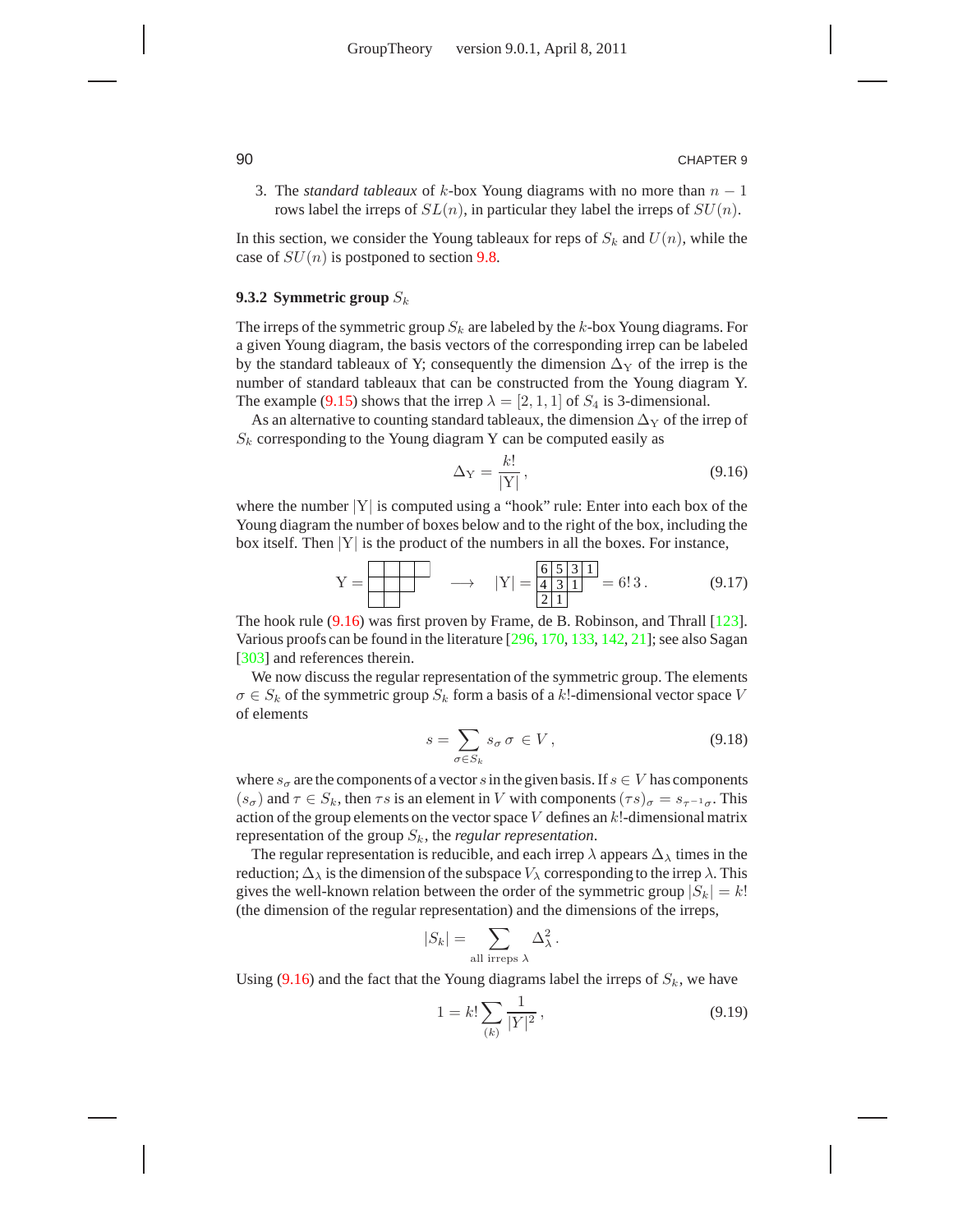where the sum is over all Young diagrams with  $k$  boxes. We shall use this relation to determine the normalization of Young projection operators in appendix B.3.

The reduction of the regular representation of  $S_k$  gives a completeness relation,

$$
\mathbf{1} = \sum_{(k)} \mathbf{P}_\mathrm{Y} \,,
$$

in terms of projection operators

$$
\mathbf{P}_{\mathrm{Y}} = \sum_{\mathrm{Y}_a \in \mathrm{Y}} \mathbf{P}_{\mathrm{Y}_a} \, .
$$

The sum is over all standard tableaux derived from the Young diagram Y. Each  $P_{Y_a}$ projects onto a corresponding invariant subspace  $V_{\rm Y_a}$  : for each Y there are  $\Delta_{\rm Y}$  such projection operators (corresponding to the  $\Delta_Y$  possible standard tableaux of the diagram), and each of these project onto one of the  $\Delta_Y$  invariant subspaces  $V_Y$  of the reduction of the regular representation. It follows that the projection operators are orthogonal and that they constitute a complete set.

### **9.3.3 Unitary group**  $U(n)$

The irreps of  $U(n)$  are labeled by the k-box Young standard tableaux with no more than n rows. A k-index tensor is represented by a Young diagram with  $k$  boxes — one typically thinks of this as a k-particle state. For  $U(n)$ , a 1-index tensor has  $n$ -components, so there are  $n_1$ -particle states available, and this corresponds to the *n*-dimensional fundamental rep labeled by a 1-box Young diagram. There are  $n^2$ 2-particle states for  $U(n)$ , and as we have seen in section 9.1 these split into two irreps: the symmetric and the antisymmetric. Using Young diagrams, we write the reduction of the 2-particle system as

$$
\Box \otimes \Box = \Box \oplus \Box \ . \tag{9.20}
$$

Except for the fully symmetric and the fully antisymmetric irreps, the irreps of the  $k$ -index tensors of  $U(n)$  have mixed symmetry. Boxes in a row correspond to indices that are symmetric under interchanges (symmetric multiparticle states), and boxes in a column correspond to indices antisymmetric under interchanges (antisymmetric multiparticle states). Since there are only  $n$  labels for the particles, no more than  $n$  particles can be antisymmetrized, and hence only standard tableaux with up to  $n$ rows correspond to irreps of  $U(n)$ .

The number of standard tableaux  $\Delta_Y$  derived from a Young diagram Y is given in (9.16). In terms of irreducible tensors, the Young diagram determines the symmetries of the indices, and the  $\Delta_Y$  distinct standard tableaux correspond to the independent ways of combining the indices under these symmetries. This is illustrated in figure 9.2.

For a given  $U(n)$  irrep labeled by some standard tableau of the Young diagram Y, the basis vectors are labeled by the Young tableaux  $Y_a$  obtained by inserting the numbers  $1, 2, \ldots, n$  into Y in the manner described in section 9.3.1. Thus the dimension of an irrep of  $U(n)$  equals the number of such Young tableaux, and we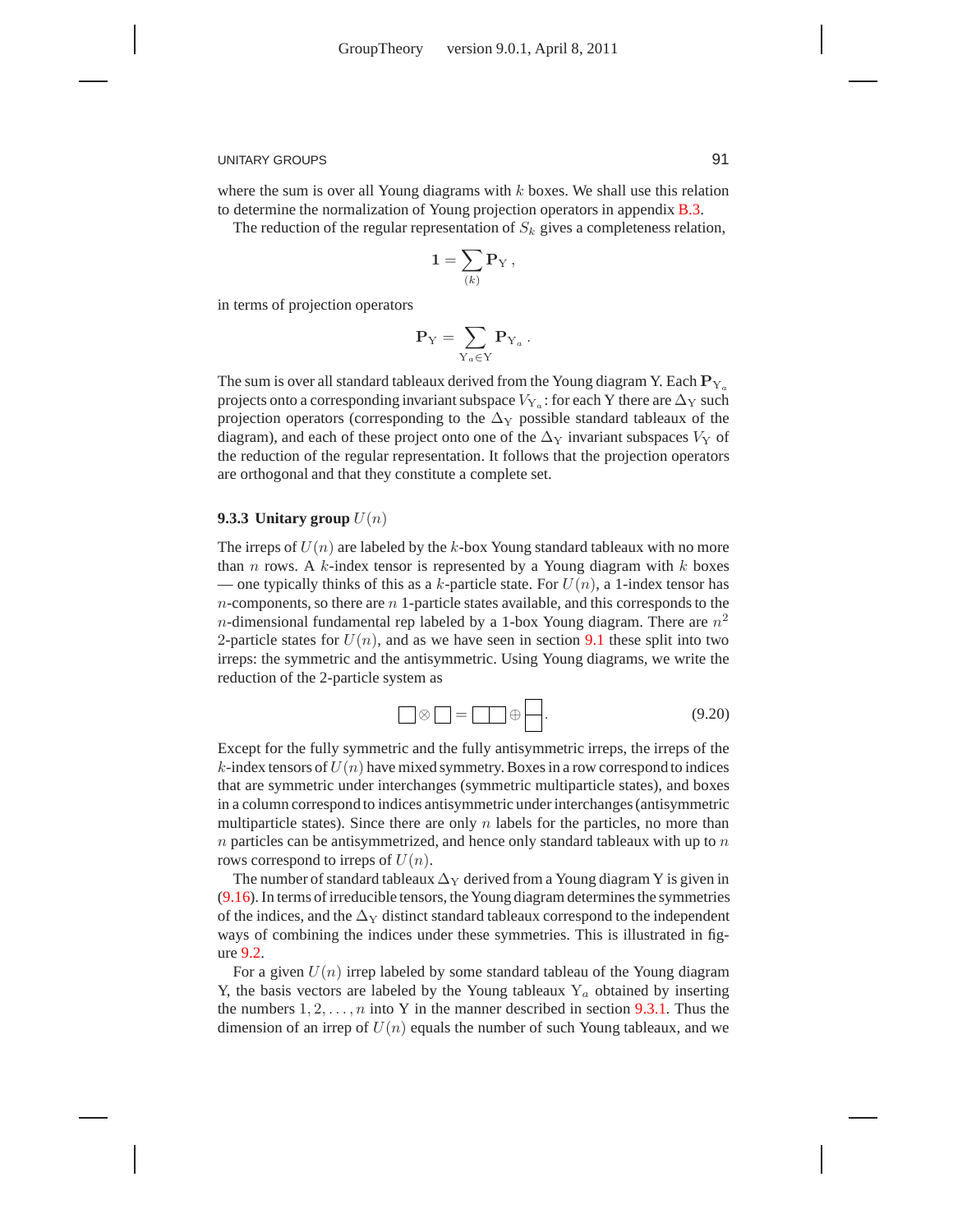,

note that all irreps with the same Young diagram have the same dimension. For  $U(2)$ , the  $k = 2$  Young tableaux of the symmetric and antisymmetric irreps are

so the symmetric state of  $U(2)$  is 3-dimensional and the antisymmetric state is 1dimensional, in agreement with the formulas (6.4) and (6.15) for the dimensions of the symmetry operators. For  $U(3)$ , the counting of Young tableaux shows that the symmetric 2-particle irrep is 6-dimensional and the antisymmetric 2-particle irrep is 3-dimensional, again in agreement with (6.4) and (6.15). In section 9.4.3 we state and prove a dimension formula for a general irrep of  $U(n)$ .

#### **9.4 YOUNG PROJECTION OPERATORS**

Given an irrep of  $U(n)$  labeled by a k-box standard tableaux Y, we construct the corresponding Young projection operator  $P_Y$  in birdtrack notation by identifying each box in the diagram with a directed line. The operator  $P<sub>Y</sub>$  is a block of symmetrizers to the left of a block of antisymmetrizers, all imposed on the  $k$  lines. The blocks of symmetry operators are dictated by the Young *diagram*, whereas the attachment of lines to these operators is specified by the particular standard tableau.

The Kronecker delta is invariant under unitary transformations: for  $U \in U(n)$ , we have  $(U^{\dagger})_a{}^{a'} \delta_{a'}^{b'} U_{b'}{}^{b} = \delta_a^b$ . Consequently, any combination of Kronecker deltas, such as a symmetrizer, is invariant under unitary transformations. The symmetry operators constitute a complete set, so any  $U(n)$  invariant tensor built from Kronecker deltas can be expressed in terms of symmetrizers and antisymmetrizers. In particular, the invariance of the Kronecker delta under  $U(n)$  transformations implies that the same symmetry group operators that project the irreps of  $S_k$  also yield the irreps of  $U(n)$ .

The simplest examples of Young projection operators are those associated with the Young tableaux consisting of either one row or one column. The corresponding Young projection operators are simply the symmetrizers or the antisymmetrizers respectively. As projection operators for  $S_k$ , the symmetrizer projects onto the 1dimensional subspace corresponding to the fully symmetric representation, and the antisymmetrizer projects onto the fully antisymmetric representation (the alternating representation).

A Young projection operator for a mixed symmetry Young tableau will here be constructed by first antisymmetrizing subsets of indices, and then symmetrizing other subsets of indices; the Young tableau determines which subsets, as will be explained shortly. Schematically,

$$
\mathbf{P}_{Y_a} = \alpha_Y \underbrace{\text{Tr}}_{\mathbf{X}} \tag{9.21}
$$

where the white (black) blob symbolizes a set of (anti)symmetrizers. The normalization constant  $\alpha_Y$  (defined below) ensures that the operators are idempotent,  ${\bf P}_{{\rm Y}_a} {\bf P}_{{\rm Y}_b} = \delta_{ab} {\bf P}_{{\rm Y}_a}.$ 

This particular form of projection operators is not unique: in section 9.2 we built 3-index tensor Young projection operators that were symmetric under transposition.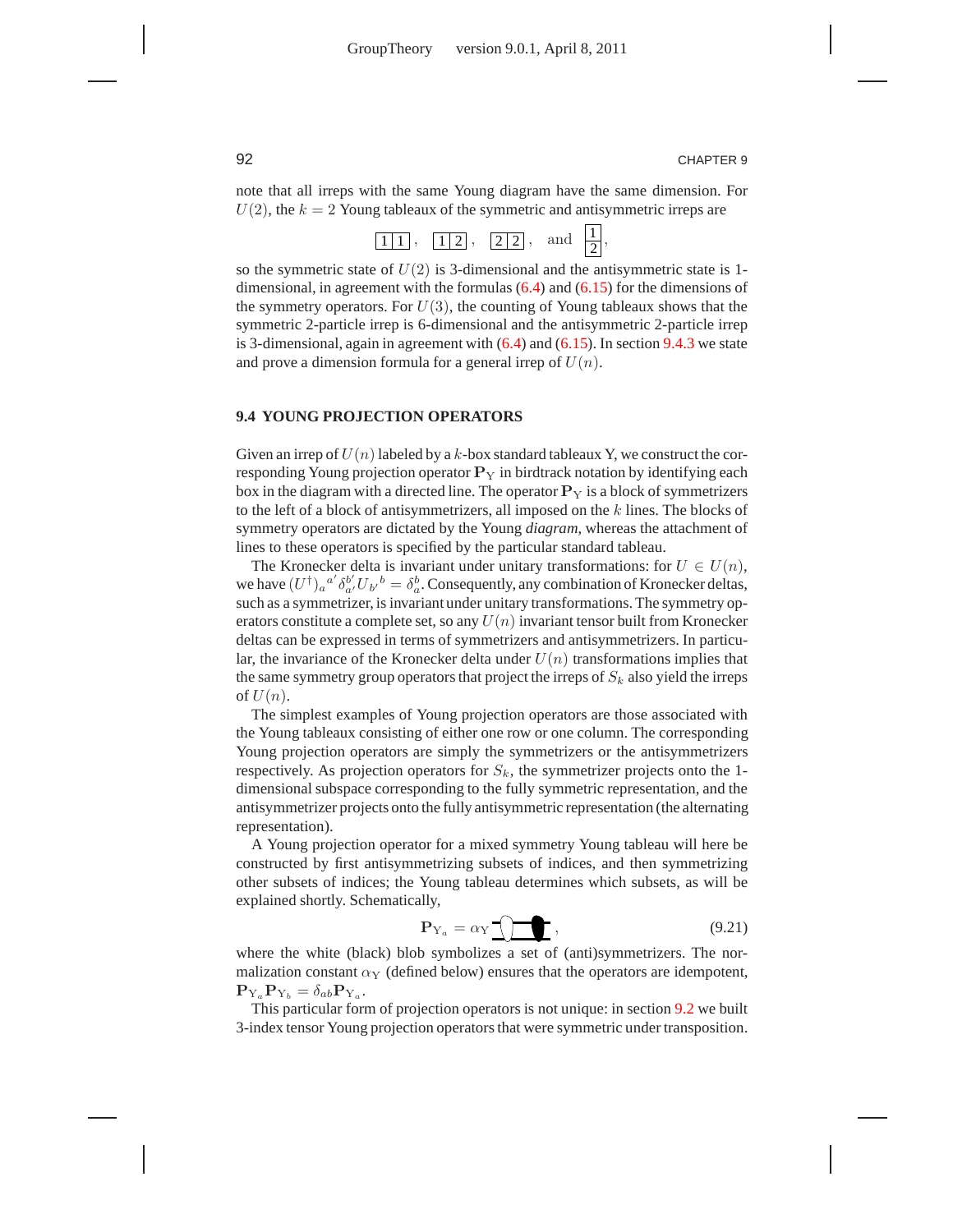The Young projection operators constructed in this section are particularly convenient for explicit  $U(n)$  computations, and another virtue is that we can write down the projectors explicitly from the standard tableaux, without having to solve a characteristic equation. For multiparticle irreps, the Young projection operators of this section will generally be different from the ones constructed from characteristic equations (see sections. 9.1–9.2); however, the operators are equivalent, since the difference amounts to a choice of basis.

#### **9.4.1 Construction of projection operators**

Let  $Y_a$  be a k-box standard tableau. Arrange a set of symmetrizers corresponding to the rows in  $Y_a$ , and to the right of this arrange a set of antisymmetrizers corresponding to the columns in  $Y_a$ . For a Young diagram Y with s rows and t columns we label the rows  $S_1, S_2, ..., S_s$  and to the columns  $A_1, A_2, ..., A_t$ . Each symmetry operator in  $P<sub>Y</sub>$  is associated to a row/column in Y, hence we label a symmetry operator after the corresponding row/column, for example,

![](_page_9_Figure_5.jpeg)

Let the lines numbered 1 to  $k$  enter the symmetrizers as described by the numbers in the boxes in the standard tableau and connect the set of symmetrizers to the set of antisymmetrizers in a nonvanishing way, avoiding multiple intermediate lines prohibited by (6.17). Finally, arrange the lines coming out of the antisymmetrizers such that if the lines all passed straight through the symmetry operators, they would exit in the same order as they entered. This ensures that upon expansion of all the symmetry operators, the identity appears exactly once.

We denote by  $|S_i|$  or  $|A_i|$  the *length* of a row or column, respectively, that is the number of boxes it contains. Thus  $|A_i|$  also denotes the number of lines entering the antisymmetrizer  $A_i$ . In the above example we have  $|S_1| = 5$ ,  $|A_2| = 3$ , *etc.* 

The normalization  $\alpha_Y$  is given by

$$
\alpha_{Y} = \frac{\left(\prod_{i=1}^{s} |S_{i}|!\right)\left(\prod_{j=1}^{t} |A_{j}|!\right)}{|Y|},
$$
\n(9.23)

where |Y| is related through (9.16) to  $\Delta$ <sub>Y</sub>, the dimension of irrep Y of  $S_k$ , and is a hook rule  $S_k$  combinatoric number. The normalization depends only on the shape of the Young diagram, not the particular tableau.

*Example:* The Young diagram  $\Box$  tells us to use one symmetrizer of length three, one of length one, one antisymmetrizer of length two, and two of length one.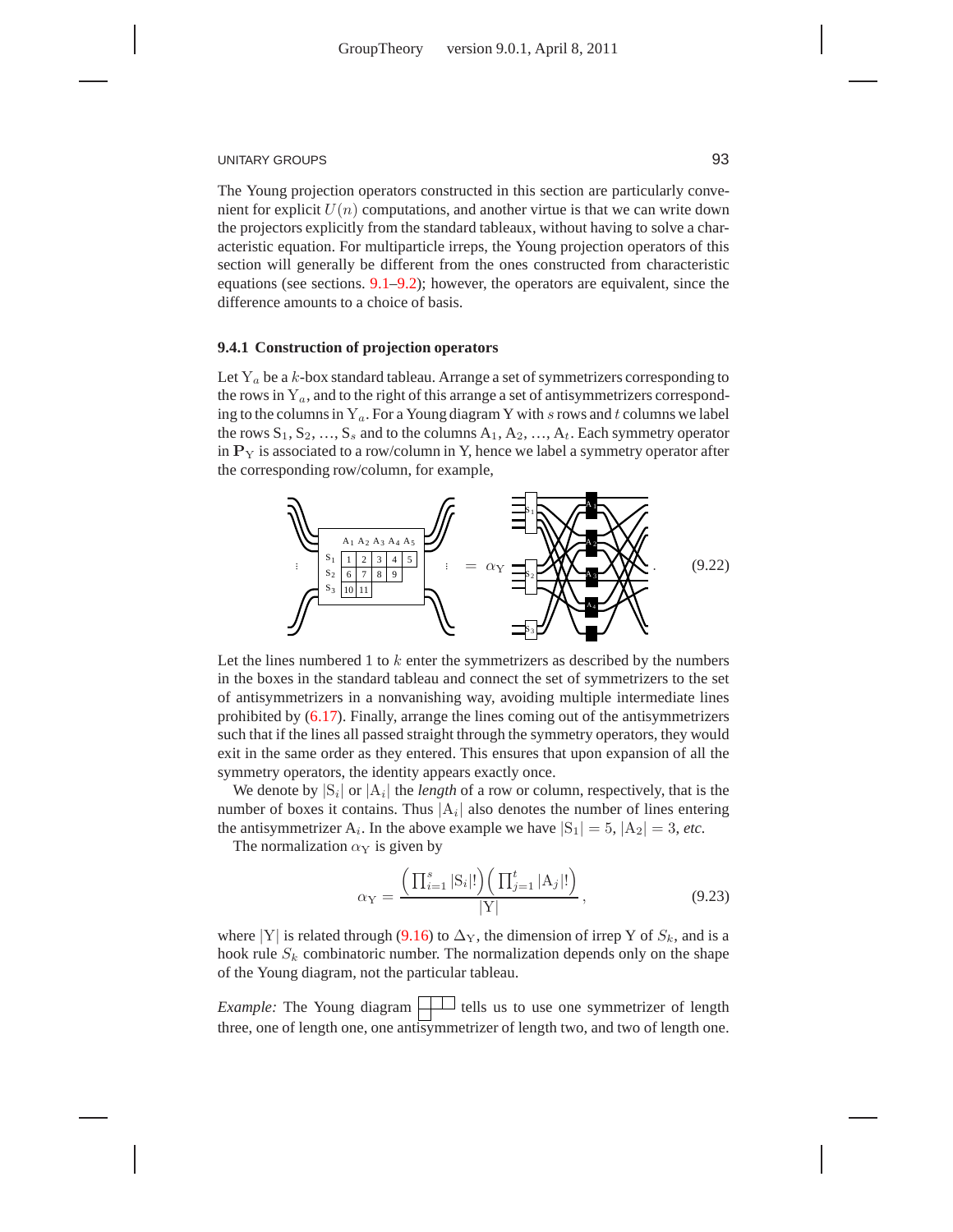There are three distinct  $k$ -standard arrangements, each corresponding to a projection operator

$$
\frac{1}{2}
$$
\n
$$
\frac{1}{4}
$$
\n
$$
= \alpha_{\text{Y}} \frac{1}{2}
$$
\n(9.24)

$$
\frac{1}{2} \frac{1}{3} = \alpha_{\text{Y}} \frac{1}{2} \frac{1}{2} \times \frac{1}{2} \times \frac{1}{2} \times \frac{1}{2} \times \frac{1}{2} \times \frac{1}{2} \times \frac{1}{2} \times \frac{1}{2} \times \frac{1}{2} \times \frac{1}{2} \times \frac{1}{2} \times \frac{1}{2} \times \frac{1}{2} \times \frac{1}{2} \times \frac{1}{2} \times \frac{1}{2} \times \frac{1}{2} \times \frac{1}{2} \times \frac{1}{2} \times \frac{1}{2} \times \frac{1}{2} \times \frac{1}{2} \times \frac{1}{2} \times \frac{1}{2} \times \frac{1}{2} \times \frac{1}{2} \times \frac{1}{2} \times \frac{1}{2} \times \frac{1}{2} \times \frac{1}{2} \times \frac{1}{2} \times \frac{1}{2} \times \frac{1}{2} \times \frac{1}{2} \times \frac{1}{2} \times \frac{1}{2} \times \frac{1}{2} \times \frac{1}{2} \times \frac{1}{2} \times \frac{1}{2} \times \frac{1}{2} \times \frac{1}{2} \times \frac{1}{2} \times \frac{1}{2} \times \frac{1}{2} \times \frac{1}{2} \times \frac{1}{2} \times \frac{1}{2} \times \frac{1}{2} \times \frac{1}{2} \times \frac{1}{2} \times \frac{1}{2} \times \frac{1}{2} \times \frac{1}{2} \times \frac{1}{2} \times \frac{1}{2} \times \frac{1}{2} \times \frac{1}{2} \times \frac{1}{2} \times \frac{1}{2} \times \frac{1}{2} \times \frac{1}{2} \times \frac{1}{2} \times \frac{1}{2} \times \frac{1}{2} \times \frac{1}{2} \times \frac{1}{2} \times \frac{1}{2} \times \frac{1}{2} \times \frac{1}{2} \times \frac{1}{2} \times \frac{1}{2} \times \frac{1}{2} \times \frac{1}{2} \times \frac{1}{2} \times \frac{1}{2} \times \frac{1}{2} \times \frac{1}{2} \times \frac{1}{2} \times \frac{1}{2} \times \frac{1}{2} \times \
$$

$$
\frac{1}{2} \frac{1}{2} \frac{3}{4} = \alpha_Y \frac{1}{2} \sqrt{2} \sqrt{2} \sqrt{2} \tag{9.26}
$$

where the normalization constant is  $\alpha_Y = 3/2$  by (9.23). More examples of Young projection operators are given in section 9.5.

#### **9.4.2 Properties**

We prove in appendix **B** that the above construction yields well defined projection operators. In particular, the internal connection between the symmetrizers and antisymmetrizers is unique up to an overall sign (proof in appendix B.1). We fix the overall sign by requiring that when all symmetry operators are expanded, the identity appears with a positive coefficient. Note that by construction (the lines exit in the same order as they enter) the identity appears exactly once in the full expansion of any of the Young projection operators.

We list here the most important properties of the Young projection operators:

- 1. The Young projection operators are *orthogonal*: If Y and Z are two distinct standard tableaux, then  $P_{Y}P_{Z} = 0 = P_{Z}P_{Y}$ .
- 2. With the normalization (9.23), the Young projection operators are indeed *projection operators, i.e., they are idempotent:*  $\mathbf{P}_{\mathrm{Y}}^2 = \mathbf{P}_{\mathrm{Y}}$ *.*
- 3. For a given  $k$  the Young projection operators constitute a complete set such that  $1 = \sum \mathbf{P}_Y$ , where the sum is over all standard tableaux Y with k boxes.

The proofs of these properties are given in appendix **B**.

#### **9.4.3 Dimensions of** U(n) **irreps**

The dimension  $d_Y$  of a  $U(n)$  irrep Y can be computed diagrammatically as the trace of the corresponding Young projection operator,  $d_Y = \text{tr } P_Y$ . Expanding the symmetry operators yields a weighted sum of closed-loop diagrams. Each loop is worth  $n$ , and since the identity appears precisely once in the expansion, the dimension  $d_Y$  of a irrep with a k-box Young tableau Y is a degree k polynomial in  $\overline{n}$ .

*Example:* We compute we dimension of the  $U(n)$  irrep  $\frac{1}{3}$  $rac{1}{2}$ :

![](_page_10_Figure_17.jpeg)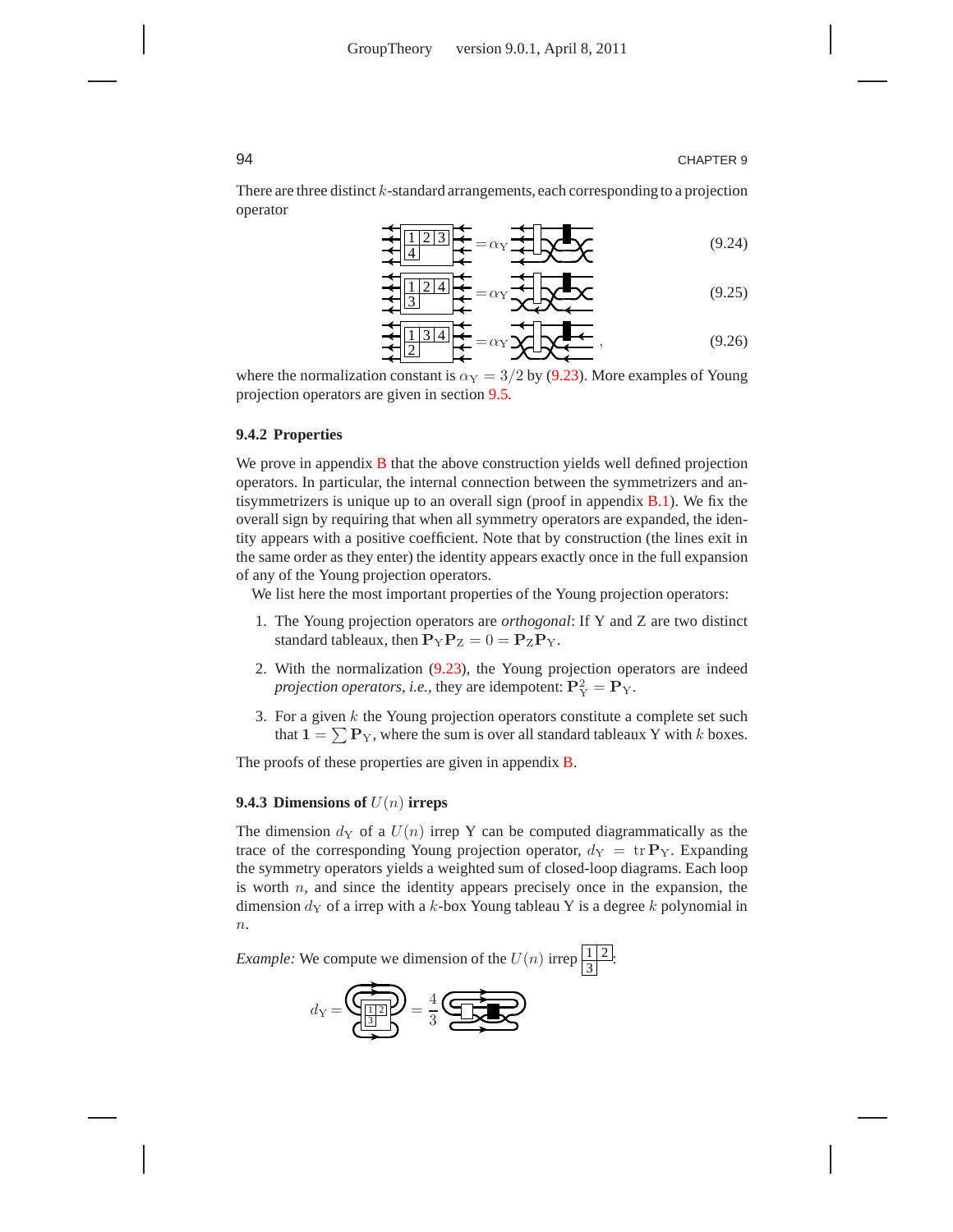$$
=\frac{4}{3}\left(\frac{1}{2!}\right)^2 \left\{\underbrace{\underbrace{\bigoplus\bigcup\limits_{n=1}^{n}x_{2n}}_{-\underbrace{\bigoplus\limits_{n=1}^{n}x_{2n}}_{3}+\underbrace{\bigoplus\limits_{n=1}^{n}x_{2n}}_{3}\right\}}_{\text{(9.27)}}
$$

In practice, this is unnecessarily laborious. The dimension of a  $U(n)$  irrep Y is given by

$$
d_Y = \frac{f_Y(n)}{|Y|}.
$$
\n
$$
(9.28)
$$

Here  $f_Y(n)$  is a polynomial in n obtained from the Young diagram Y by multiplying the numbers written in the boxes of Y, according to the following rules:

- 1. The upper left box contains an  $n$ .
- 2. The numbers in a row increase by one when reading from left to right.
- 3. The numbers in a column decrease by one when reading from top to bottom.

Hence, if k is the number of boxes in Y,  $f_Y(n)$  is a polynomial in n of degree k. The dimension formula (9.28) is well known (see for instance ref. [138]).

*Example:* In the above example with the irrep  $\frac{1}{3}$  $\frac{1}{2}$ , we have  $d_Y = \frac{f_Y(n)}{|Y|}$  $\frac{y(n)}{|Y|} = \frac{n(n^2-1)}{3}$ 3

in agreement with the diagrammatic trace calculation (9.27).

*Example:* With  $Y = \{4, 2, 1\}$ , we have

$$
f_{\mathbf{Y}}(n) = \frac{\frac{\mathbf{n} \cdot \mathbf{n} + \mathbf{1} \cdot \mathbf{n} + 2\mathbf{n} + 3\mathbf{n} - 3\mathbf{n}}{\mathbf{n} \cdot 2}}{\frac{\mathbf{n} \cdot \mathbf{n} - 2}{\mathbf{n} \cdot 2}} = n^2(n^2 - 1)(n^2 - 4)(n + 3),
$$
  
\n
$$
|\mathbf{Y}| = \frac{\frac{6}{3} \cdot 4 \cdot 2 \cdot 1}{1} = 144,
$$
\n(9.29)

hence,

$$
d_{\rm Y} = \frac{n^2(n^2 - 1)(n^2 - 4)(n + 3)}{144}.
$$
\n(9.30)

Using  $d_Y = \text{tr } \mathbf{P}_Y$ , the dimension formula (9.28) can be proven diagrammatically by induction on the number of boxes in the irrep Y. The proof is given in appendixB.4.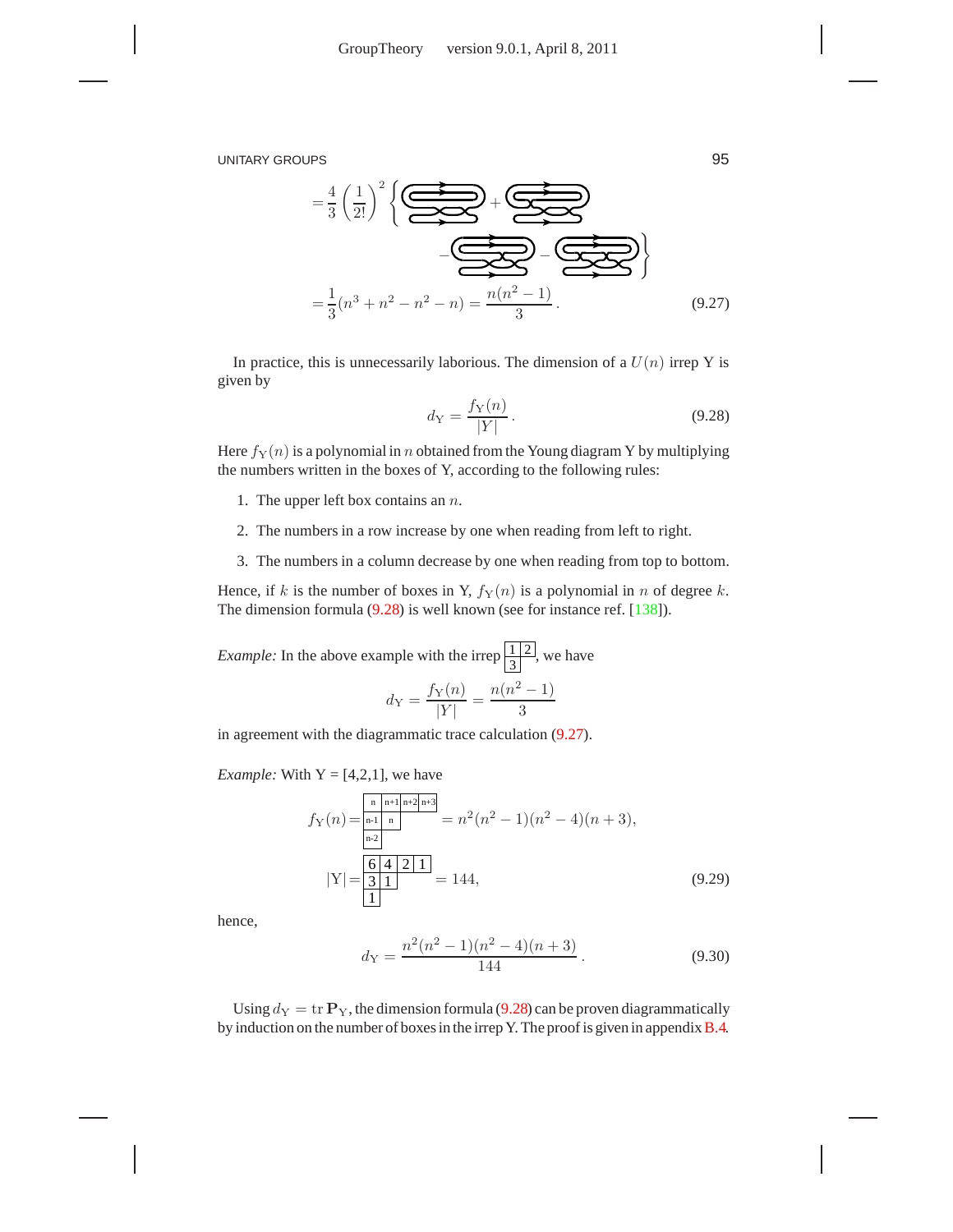The polynomial  $f_Y(n)$  has an intuitive interpretation in terms of strand colorings of the diagram for  $tr P_Y$ . Draw the trace of the Young projection operator. Each line is a strand, a closed line, which we draw as passing straight through all of the symmetry operators. For a  $k$ -box Young diagram, there are  $k$  strands. Given the following set of rules, we count the number of ways to color the  $k$  strands using  $n$ colors. The top strand (corresponding to the leftmost box in the first row of Y) may be colored in  $n$  ways. Color the rest of the strands according to the following rules:

- 1. If a path, which could be colored in  $m$  ways, enters an antisymmetrizer, the lines below it can be colored in  $m - 1$ ,  $m - 2$ , ... ways.
- 2. If a path, which could be colored in  $m$  ways, enters a symmetrizer, the lines below it can be colored in  $m + 1$ ,  $m + 2$ , ... ways.

Using this coloring algorithm, the number of ways to color the strands of the diagram is  $f_Y(n)$ .

![](_page_12_Figure_6.jpeg)

Each strand is labeled by the number of admissible colorings. Multiplying these numbers and including the factor  $1/|Y|$ , we find

$$
d_{\mathcal{Y}} = (n-2)(n-1)n^2(n+1)^2(n+2)(n+3)\sqrt{\frac{\frac{6}{4}+\frac{1}{2}+1}{\frac{1}{2}}} \\
= \frac{n(n+1)(n+3)!}{2^6 \cdot 3^2 (n-3)!},
$$

in agreement with (9.28).

# **9.5 REDUCTION OF TENSOR PRODUCTS**

We now work out several explicit examples of decomposition of direct products of Young diagrams/tableaux in order to motivate the general rules for decomposition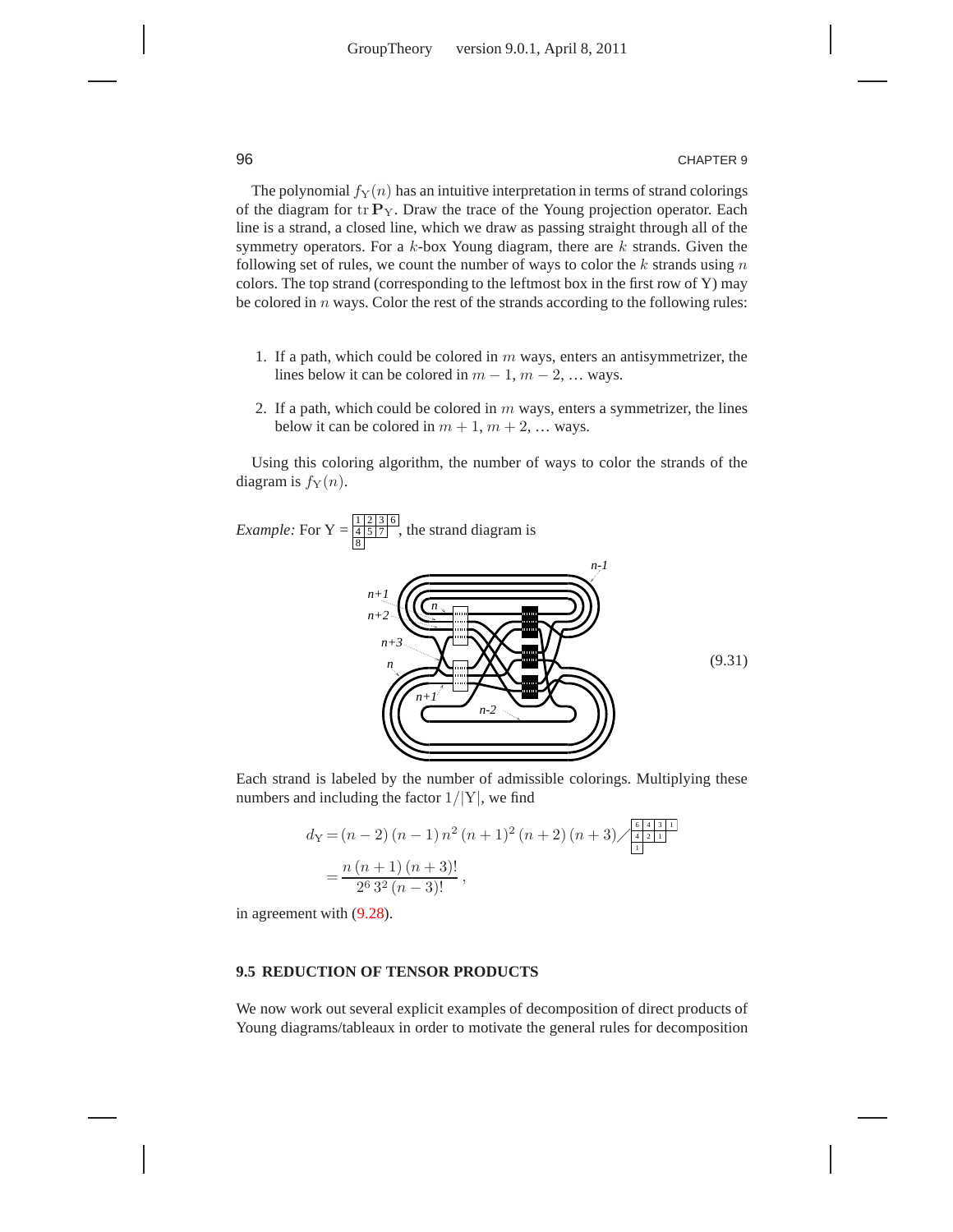![](_page_13_Figure_2.jpeg)

Table 9.1 Reduction of 3-index tensor. The last row shows the direct sum of the Young tableaux, the sum of the dimensions of the irreps adding up to  $n<sup>3</sup>$ , and the sum of the projection operators adding up to the identity as verification of completeness (3.51).

of direct products stated below, in section 9.5.1. We have already treated the decomposition of the 2-index tensor into the symmetric and the antisymmetric tensors, but we shall reconsider the 3-index tensor, since the projection operators are different from those derived from the characteristic equations in section 9.2.

The 3-index tensor reduces to

$$
\boxed{1} \otimes \boxed{2} \otimes \boxed{3} = \left(\boxed{1\ 2} \oplus \boxed{1} \right) \otimes \boxed{3}
$$

$$
= \boxed{1\ 2\ 3} \oplus \boxed{1\ 2} \oplus \boxed{1\ 3} \oplus \boxed{2}.
$$
(9.32)

The corresponding dimensions and Young projection operators are given in table 9.1. For simplicity, we neglect the arrows on the lines where this leads to no confusion.

The Young projection operators are orthogonal by inspection. We check completeness by a computation. In the sum of the fully symmetric and the fully antisymmetric tensors, all the odd permutations cancel, and we are left with

![](_page_13_Figure_9.jpeg)

Expanding the two tensors of mixed symmetry, we obtain

![](_page_13_Figure_11.jpeg)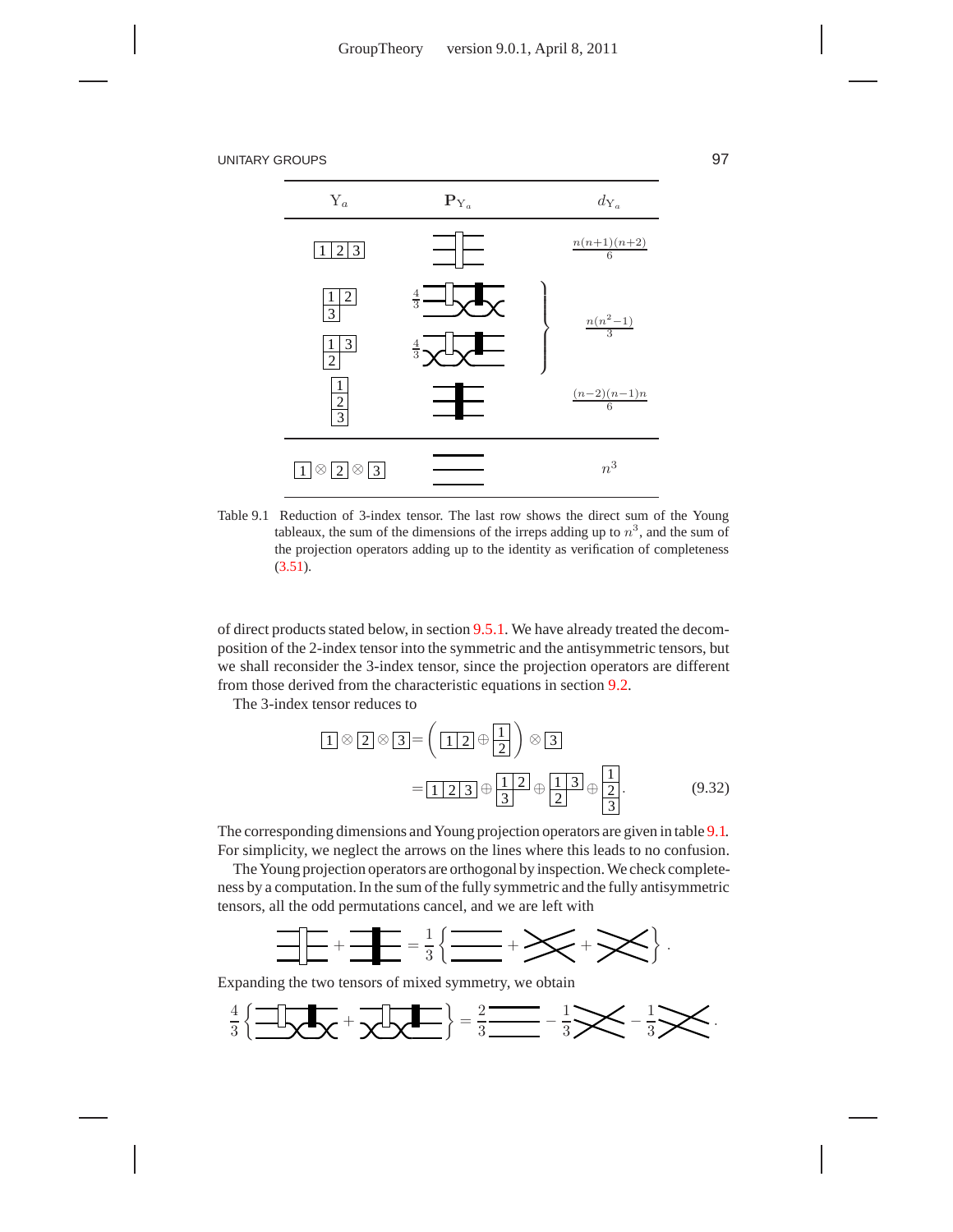Adding the two equations we get

![](_page_14_Figure_3.jpeg)

verifying the completeness relation.

For 4-index tensors the decomposition is performed as in the 3-index case, resulting in table 9.2.

Acting with any permutation on the fully symmetric or antisymmetric projection operators gives  $\pm 1$  times the projection operator (see (6.8) and (6.18)). For projection operators of mixed symmetry the action of a permutation is not as simple, because the permutations will mix the spaces corresponding to the distinct tableaux. Here we shall need only the action of a permutation within a  $3n-j$  symbol, and, as we shall show below, in this case the result will again be simple, a factor  $\pm 1$  or 0.

#### **9.5.1 Reduction of direct products**

We state the rules for general decompositions of direct products such as  $(9.20)$  in terms of Young diagrams:

Draw the two diagrams next to each other and place in each box of the second diagram an  $a_i$ ,  $i = 1, \ldots, k$ , such that the boxes in the first row all have  $a_1$  in them, second row boxes have  $a_2$  in them, *etc*. The boxes of the second diagram are now added to the first diagram to create new diagrams according to the following rules:

- 1. Each diagram must be a Young diagram.
- 2. The number of boxes in the new diagram must be equal to the sum of the number of boxes in the two initial diagrams.
- 3. For  $U(n)$  no diagram has more than *n* rows.
- 4. Making a journey through the diagram starting with the top row and entering each row from the right, at any point the number of  $a_i$ 's encountered in any of the attached boxes must not exceed the number of previously encountered  $a_{i-1}$ 's.
- 5. The numbers must not increase when reading across a row from left to right.
- 6. The numbers must decrease when reading a column from top to bottom.

Rules 4–6 ensure that states that were previously symmetrized are not antisymmetrized in the product, and vice versa. Also, the rules prevent counting the same state twice.

For example, consider the direct product of the partitions [3] and [2, 1]. For  $U(n)$ with  $n \geq 3$  we have

![](_page_14_Figure_18.jpeg)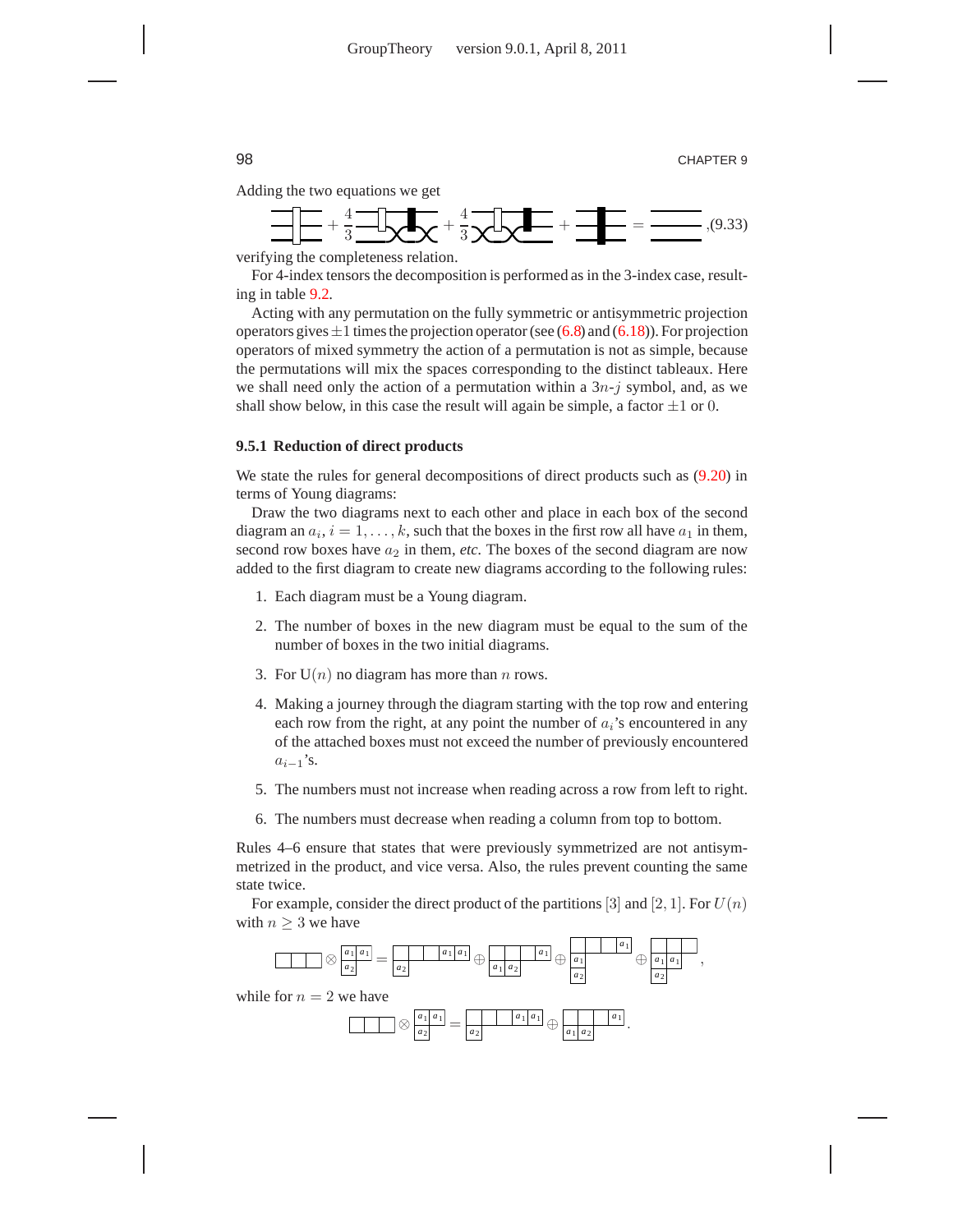![](_page_15_Figure_1.jpeg)

Table 9.2 Reduction of 4-index tensors. Note the symmetry under  $n \leftrightarrow -n$ .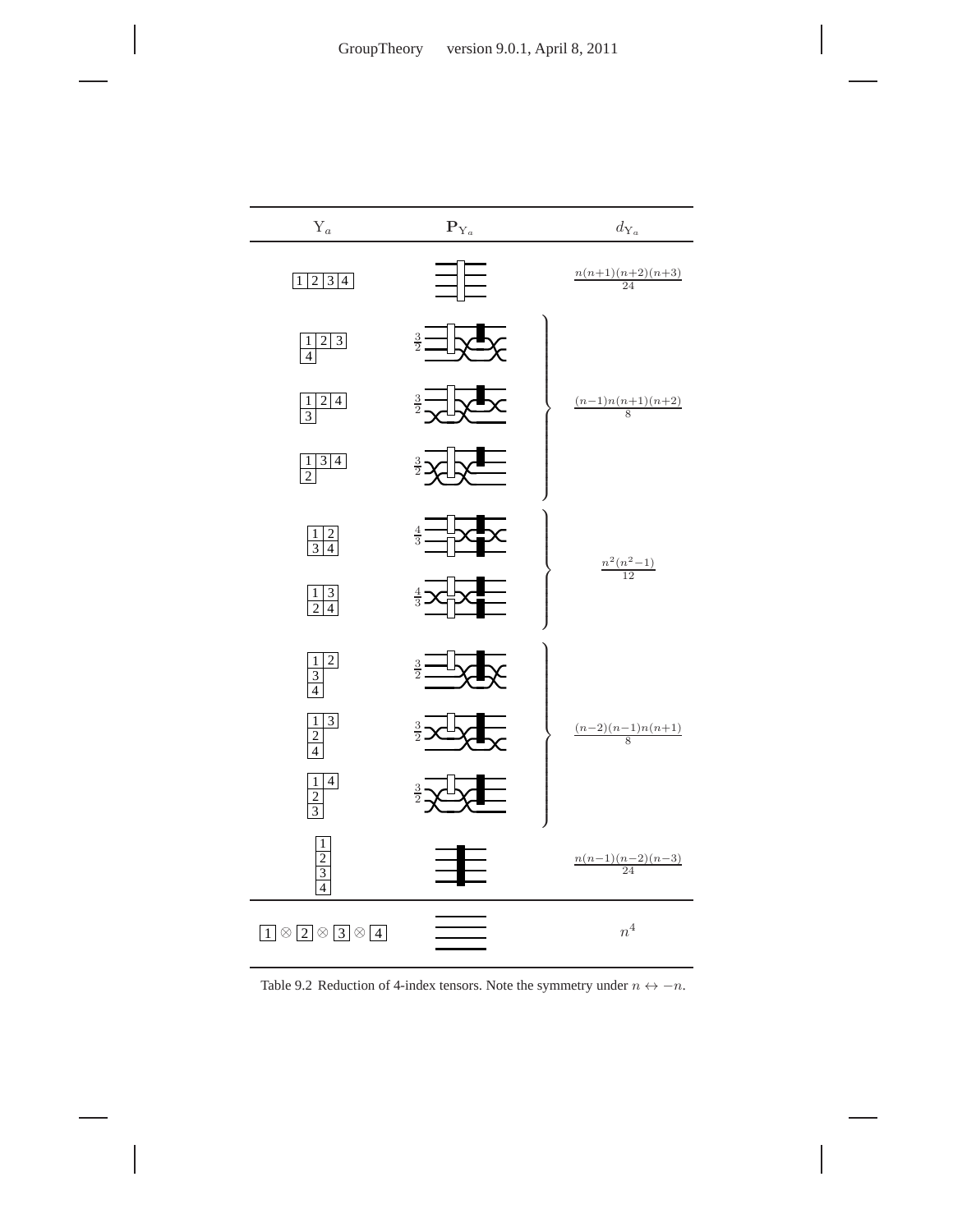### **9.8** SU(n) **AND THE ADJOINT REP**

The  $SU(n)$  group elements satisfy det  $G = 1$ , so  $SU(n)$  has an additional invariant, the Levi-Civita tensor  $\varepsilon_{a_1a_2...a_n} = G_{a_1}{}^{a'_1}G_{a_2}{}^{a'_2} \cdots G_{a_n}{}^{a'_n} \varepsilon_{a'_1a'_2...a'_n}$ . The diagrammatic notation for the Levi-Civita tensors was introduced in (6.27).

While the irreps of  $U(n)$  are labeled by the standard tableaux with no more than n rows (see section 9.3), the standard tableaux with a maximum of  $n - 1$  rows label the irreps of  $SU(n)$ . The reason is that in  $SU(n)$ , a column of length n can be removed from any diagram by contraction with the Levi-Civita tensor (6.27). For example, for  $SU(4)$ 

![](_page_16_Figure_3.jpeg)

Standard tableaux that differ only by columns of length  $n$  correspond to equivalent irreps. Hence, for the standard tableaux labeling irreps of  $SU(n)$ , the highest column is of height  $n-1$ , which is also the rank of  $SU(n)$ . A rep of  $SU(n)$ , or  $A_{n-1}$ in the Cartan classification (table 7.6) is characterized by n − 1 *Dynkin labels*  $b_1b_2 \ldots b_{n-1}$ . The corresponding Young diagram (defined in section 9.3.1) is then given by  $(b_1b_2...b_{n-1}00...)$ , or  $(b_1b_2...b_{n-1})$  for short.

For  $SU(n)$  a column with k boxes (antisymmetrization of k covariant indices) can be converted by contraction with the Levi-Civita tensor into a column of  $(n-k)$ boxes (corresponding to  $(n - k)$  contravariant indices). This operation associates